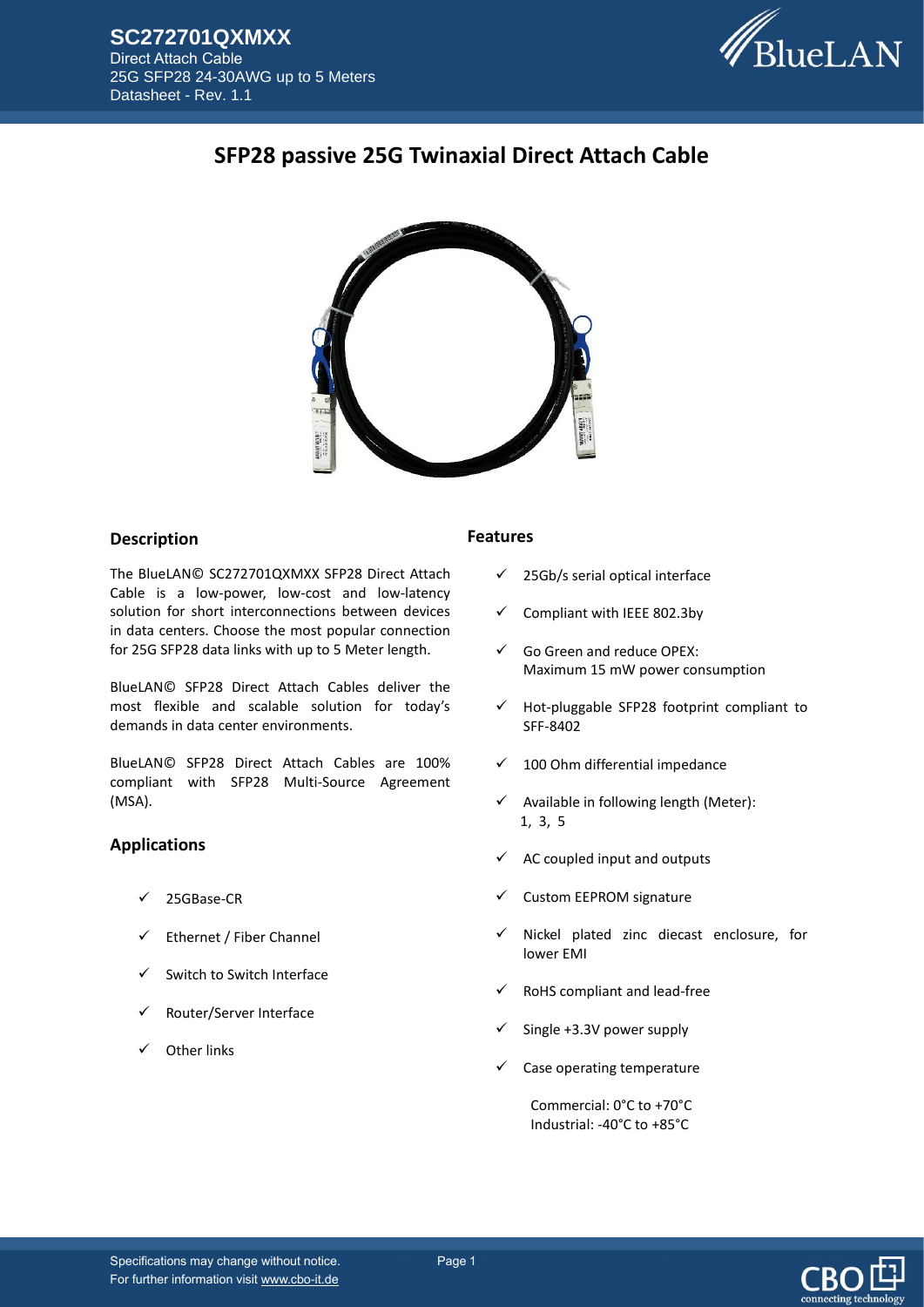

#### **Warnings**

**Handling Precautions:** This device is susceptible to damage as a result of electrostatic discharge (ESD). A static free environment is highly recommended.

#### **Warranty**

Every BlueLAN© Direct Attach Cable comes with a 15 year replacement warranty and lifetime support.

For a warranty inquiry, please contact your CBO sales representative.

This warranty only covers the first user of the equipment.

#### **Important Notice**

Performance figures, data and any illustrative material provided in this data sheet are typical and must be specifically confirmed in writing by CBO before they become applicable to any particular order or contract. In accordance with the CBO policy of continuous improvement specifications may change without notice.

The publication of information in this data sheet does not imply freedom from patent or other protective rights of CBO or others.

Further details are available from any CBO sales representative.

#### **Installation**

Before installation attach an ESD-preventive wrist to ensure not to damage the Direct Attach Cable or hardware.

BlueLAN© SC272701QXMXX can be installed in any Small Form Factor Pluggable+ (SFP28) port. You can install the SC272701QXMXX regardless if the system is powered on or off, because it is hot-swappable.

Insert each connector of the Direct Attach Cable into the SFP28 port of your devices.

You can now use your link.

### **Order Information**

| Part No.        | Length  | <b>Temperature</b>                | <b>AWG</b> |
|-----------------|---------|-----------------------------------|------------|
| SC272701Q1M30   | 1 Meter | $0^{\circ}$ C – 70 $^{\circ}$ C   | 30         |
| SC272701Q3M30   | 3 Meter | $0^{\circ}$ C – 70 $^{\circ}$ C   | 30         |
| SC272701Q5M30   | 5 Meter | $0^{\circ}$ C – 70 $^{\circ}$ C   | 30         |
| SC272701Q1M28   | 1 Meter | $0^{\circ}$ C – 70 $^{\circ}$ C   | 28         |
| SC272701Q3M28   | 3 Meter | $0^{\circ}$ C – 70 $^{\circ}$ C   | 28         |
| SC272701Q5M28   | 5 Meter | $0^{\circ}$ C – 70 $^{\circ}$ C   | 28         |
| SC272701Q1M24IN | 1 Meter | $-40^{\circ}$ C – 85 $^{\circ}$ C | 24         |
| SC272701Q3M24IN | 3 Meter | $-40^{\circ}$ C – 85 $^{\circ}$ C | 24         |
| SC272701Q5M24IN | 5 Meter | $-40^{\circ}$ C – 85 $^{\circ}$ C | 24         |

### **Regulatory Compliance**

| <b>Feature</b>     | <b>Standard</b>                | Co. |  |
|--------------------|--------------------------------|-----|--|
| Electrostatic      | - IEC/EN 61000-4- 2            |     |  |
| Discharge (ESD)    |                                |     |  |
| Electromagnetic    | - FCC Part 15 Class B EN 55022 |     |  |
| Interference (EMI) | - Class B (CISPR 22A)          |     |  |
| Component          |                                |     |  |
| Recognition        | - IEC/EN 60950, UL             |     |  |
| <b>RoHS</b>        | $-2002/95/EC$                  |     |  |
| <b>EMC</b>         | - EN61000-3                    |     |  |

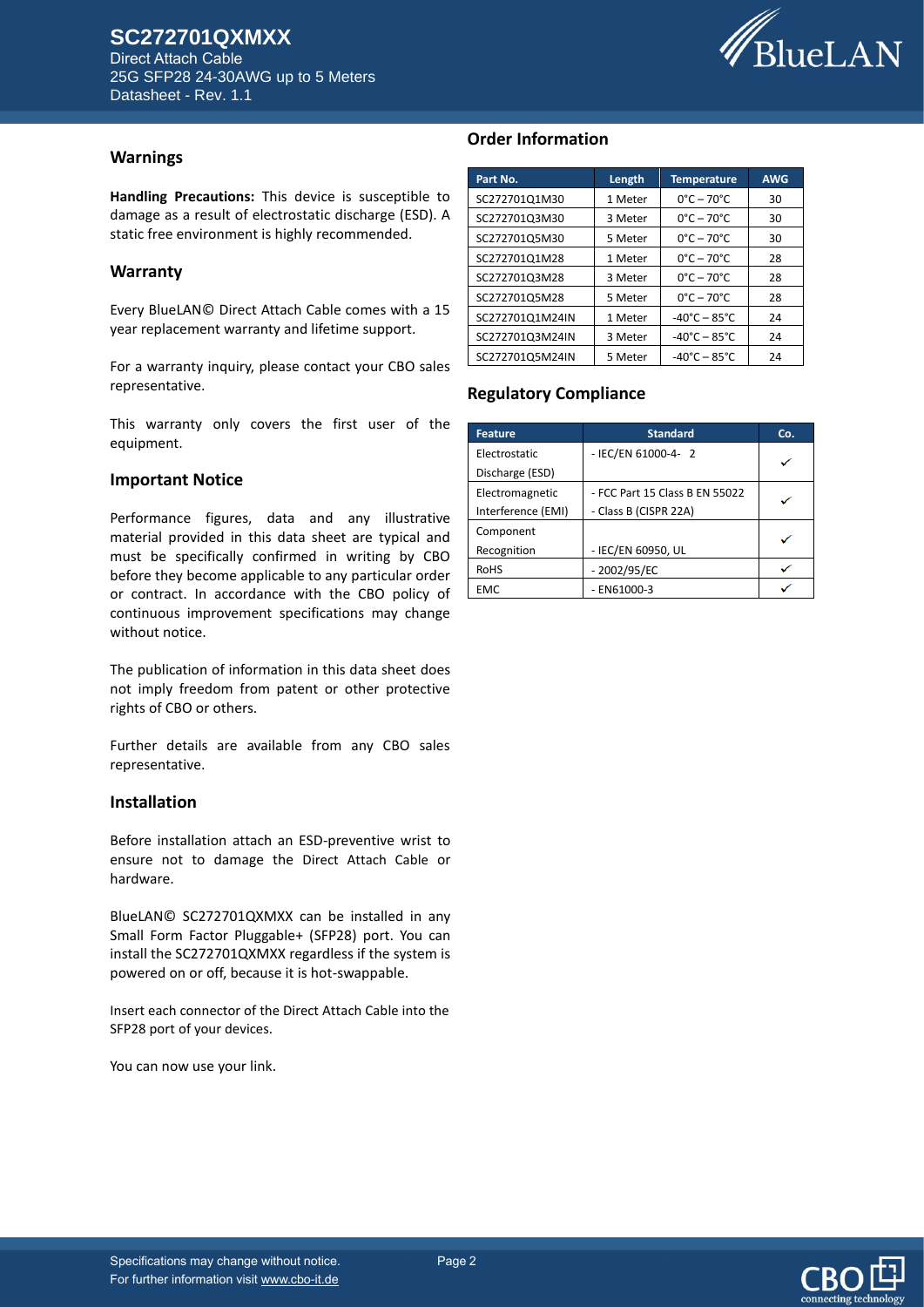

# **1. General Information**

| Parameter                         | <b>Value</b>               |
|-----------------------------------|----------------------------|
| Min. Dielectric Withstand Voltage | 300 VDC                    |
| <b>Insulation Resistance</b>      | 100 Mega Ohm               |
| Mega Ohm Current Rating           | 0.5 Amp Min/Signal Contact |
| <b>Flammability Rating</b>        | UL 94 V-0                  |

## **2. Raw Cable Characteristics**

| Parameter          | Value             |
|--------------------|-------------------|
| Conductor          | Solid             |
| <b>Wire Gauge</b>  | 30 AWG to 24 AWG  |
| Impedance          | 100±Ohm           |
| Construction       | Twinaxial         |
| Cable Diameter     | $30$ AWG = 4.2mm  |
|                    | $28$ AWG = 4.7mm  |
|                    | $24$ AWG = 6.2mm  |
| Jacket Type        | <b>PVC</b>        |
| <b>Bend Radius</b> | 5X Cable Diameter |

## **3. Plug Characteristics**

| Parameter                  | <b>Value</b>                      |
|----------------------------|-----------------------------------|
| <b>Back shell Material</b> | <b>Nickel Plated Zinc Diecast</b> |
| Contact                    | PCB with Gold-Plated Pads         |
| Latch                      | Positive latching with pull       |
| <b>Insertion Force</b>     | 40N maximum                       |
| <b>Withdrawal Force</b>    | 11.5N maximum                     |
| <b>Retention Force</b>     | 90N maximum                       |
| Durability                 | 50 Cycles minimum                 |

# **4. Electrical Interface Characteristics**

| Parameter             | <b>Symbol</b> | Min.  | Typ. | Max.       | <b>Unit</b> | <b>Note</b> |
|-----------------------|---------------|-------|------|------------|-------------|-------------|
| Power Supply Voltage  | <b>Vcc</b>    | 3.15  | 3.3  | 3.45       | ν           |             |
| Power Supply Current  | lcc           |       |      | 0.1        | mA          |             |
| Power Total           |               |       |      | 15         | mW          |             |
| Clock frequency       | Fscl          |       |      | 400        | kHz         |             |
| Data rate             |               | 0.010 |      | 28.3125    | Gbps        |             |
| <b>Bit Error Rate</b> |               |       |      | $10^{-12}$ |             |             |

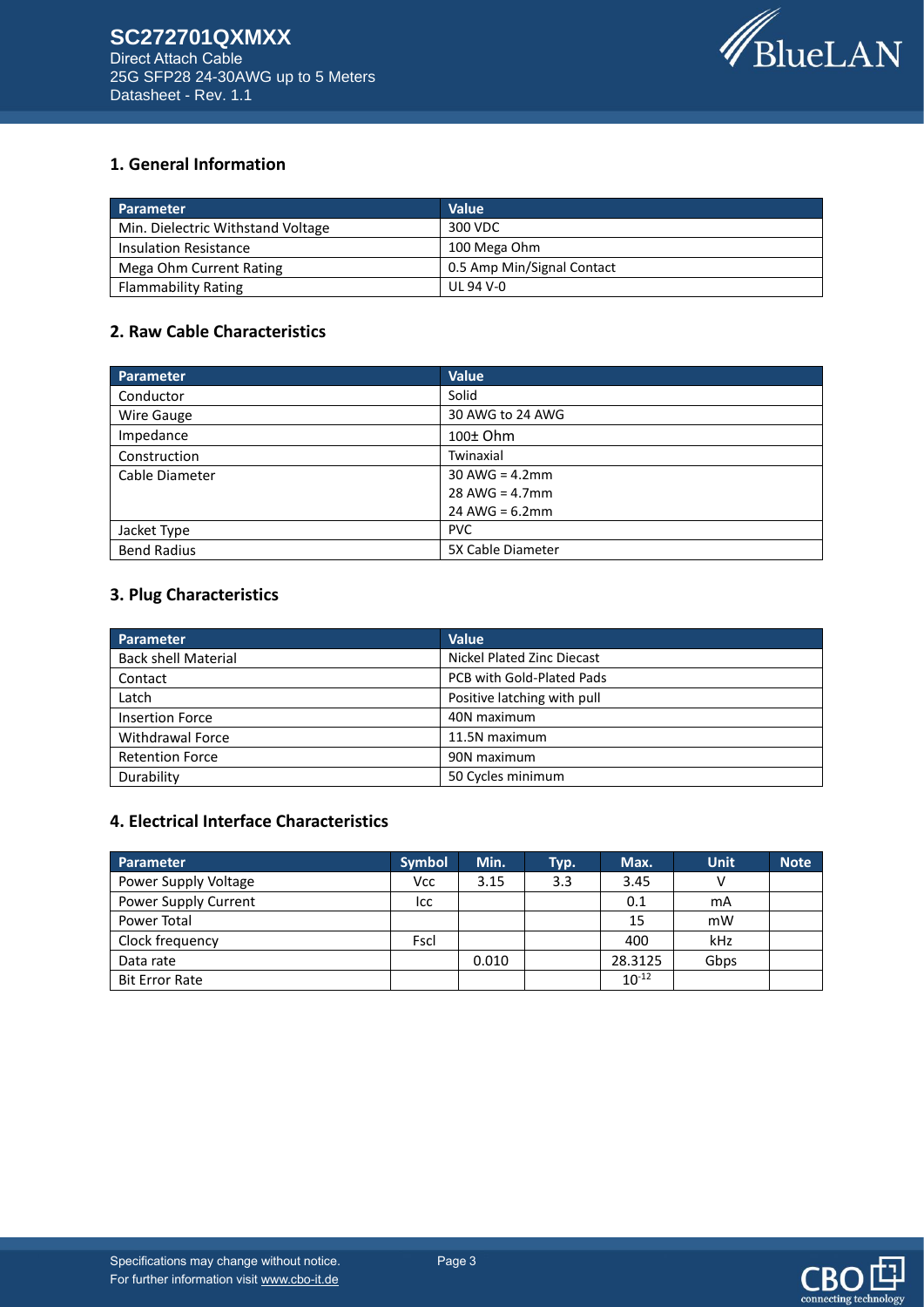

## **5. EEPROM Information**

The SFP MSA defines a 256-byte memory map in EEPROM describing the transceivers capabilities, standard interfaces, manufacturer, and other information, which is accessible over a 2 wire serial interface at the 8-bit address 1010000X (A0h).

| <b>Data</b>    | Field Size     | <b>Name of Field</b> | <b>Contents (Hex)</b>   | <b>Description</b>       |
|----------------|----------------|----------------------|-------------------------|--------------------------|
| <b>Address</b> | (Bytes)        |                      |                         |                          |
| 0              | 1              | Identifier           | XX                      | Formfactor               |
| $\mathbf{1}$   | $\mathbf{1}$   | Ext. Identifier      | XX                      |                          |
| $\overline{2}$ | $\mathbf{1}$   | Connector            | XX                      |                          |
| $3 - 10$       | 8              | Transceiver          | XX XX XX XX XX XX XX XX | <b>Transmittter Code</b> |
| 11             | $\mathbf{1}$   | Encoding             | XX                      |                          |
| 12             | $\mathbf{1}$   | BR, Nominal          | XX                      | <b>Transceiver Speed</b> |
| 13             | $\mathbf{1}$   | Reserved             | 00                      |                          |
| 14             | $\mathbf{1}$   | Length (9µm) km      | XX                      | Max. link length in KM   |
| 15             | $\mathbf{1}$   | Length (9µm) 100m    | XX                      | Max. link length in M    |
| 16             | $\mathbf{1}$   | Length (50µm) 10m    | XX                      | Max. link length in M    |
| 17             | $\mathbf{1}$   | Length(62.5µm)10m    | XX                      | Max. link length in M    |
| 18             | $\mathbf{1}$   | Length (Copper)      | XX                      | Max. link length in M    |
| 29             | 1              | Reserved             | 00                      |                          |
| 30-35          | 16             |                      | XX XX XX XX XX XX XX XX |                          |
|                |                | Vendor name          | XX XX XX XX XX XX XX XX | Vendor name - OEM        |
| 36             | 1              | Reserved             | 00                      |                          |
| 37-39          | 3              | Vendor OUI           | XX XX XX                |                          |
|                | 16             |                      | XX XX XX XX XX XX XX XX | Product Number -         |
| 40-55          |                | Vendor PN            | XX XX XX XX XX XX XX XX | depending on Part        |
| 56-59          | $\overline{4}$ | Vendor rev           | XX XX XX XX             | Vendor revision          |
| 60-61          | $\overline{2}$ | Wavelength           | XX XX                   | Transceiver              |
|                |                |                      |                         | Wavelength               |
| 62             | $\mathbf{1}$   | Reserved             | 00                      |                          |
| 63             | $\mathbf{1}$   |                      | XX                      | Checksum of bytes 0-     |
|                |                | <b>CC BASE</b>       |                         | 62                       |
| 64-65          | $\overline{2}$ | Options              | XX XX                   |                          |
| 66             | $\mathbf{1}$   | BR, max              | XX                      |                          |
| 67             | $\mathbf{1}$   | BR, min              | XX                      |                          |
| 68-83          | 16             |                      | XX XX XX XX XX XX XX XX | Part serial number       |
|                |                | Vendor SN            | XX XX XX XX XX XX XX XX |                          |
| 84-91          | 8              | Vendor date code     | XX XX XX XX XX XX 20 20 | Year, Month, Day         |
| 92             | $\mathbf{1}$   | Diagnostic type      | XX                      | Diagnostics              |
| 93             | 1              | Enhanced option      | XX                      | Diagnostics              |
| 94             | $\mathbf{1}$   | SFF-8472             | XX                      | Diagnostics              |
| 95             | $\mathbf{1}$   |                      | XX                      | Checksum of bytes 64-    |
|                |                | CC_EXT               |                         | 94                       |
| 96-255         | 160            | Vendor Specific      |                         |                          |